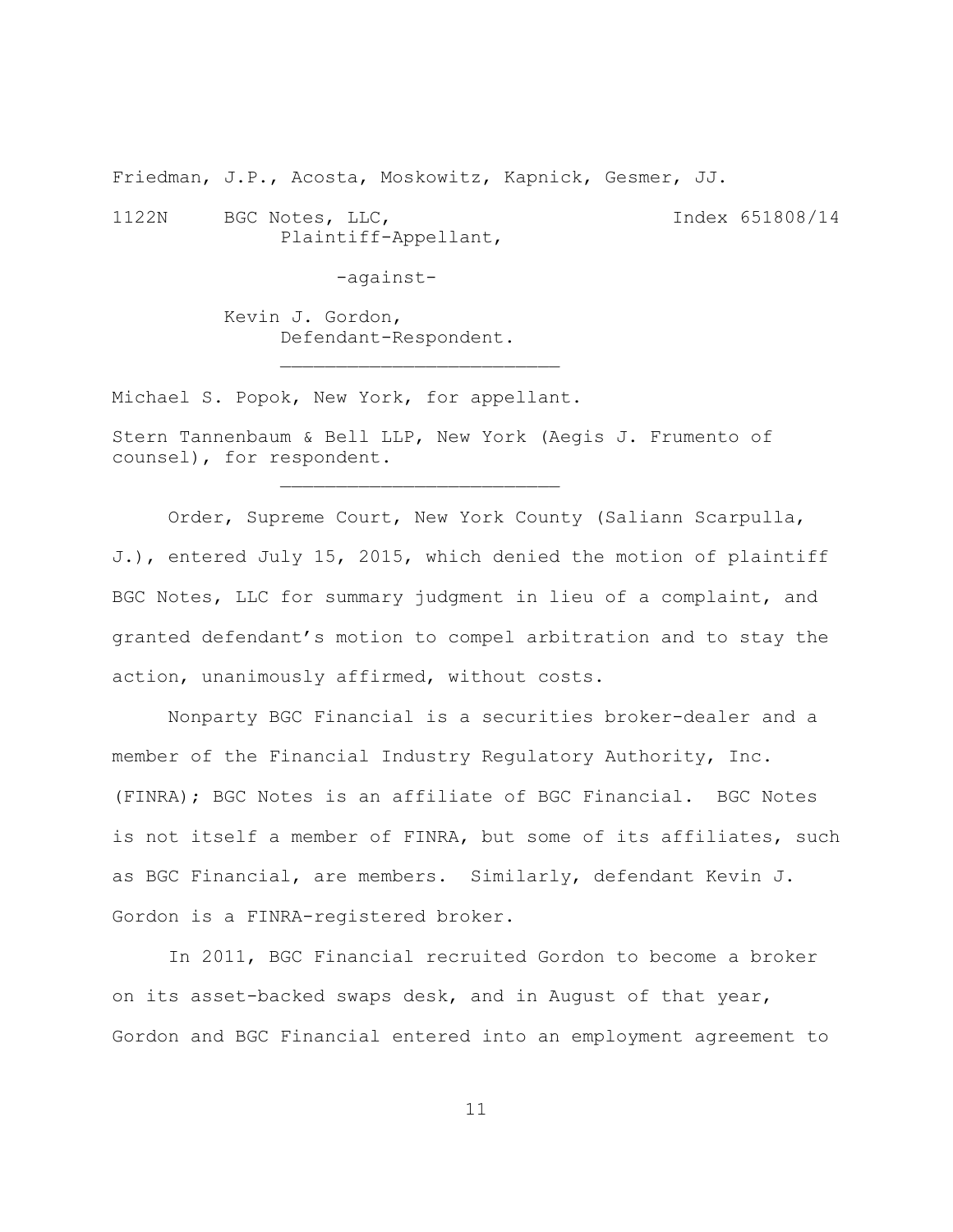memorialize the terms of Gordon's employment. Under the terms of the employment agreement, Gordon was to receive a \$700,000 signing bonus to be structured as an employee-forgivable loan and was to remain an employee of BGC Financial for five years, until April 2017. With respect to the \$700,000 loan, the employment agreement stated that BGC Financial would "cause" its affiliate, BGC Notes, to make to Gordon a one-time loan "[i]n consideration for services [to be] performed" by Gordon, and "as consideration for [Gordon]'s consent to enter this [employment agreement]." The employment agreement went on to provide that the terms and conditions of the repayment of that loan would be set forth in "the applicable promissory note." The employment agreement also contained a broad arbitration provision providing that "any disputes, differences or controversies" arising under the employment agreement or from "[Gordon]'s employment" would be subject to FINRA arbitration.

At the same time that he signed the employment agreement in August 2011, Gordon also entered into a cash advance distribution agreement and promissory note with BGC Notes. The note contemplated that Gordon would eventually earn limited partnership interests in BGC Holdings, L.P., another one of BGC Financial's affiliates. Under the note's terms, the periodic principal and interest due on the loan were to be paid from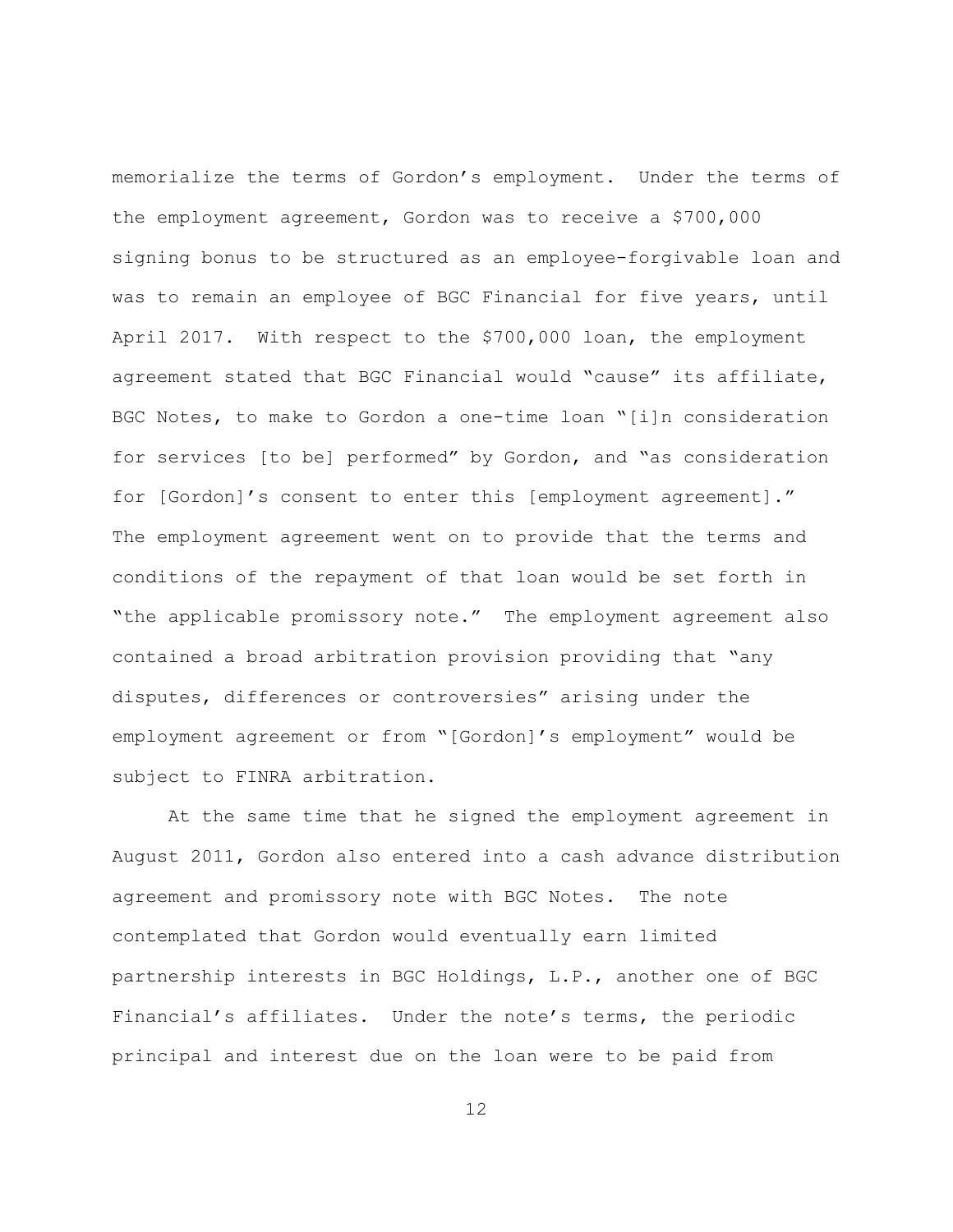Gordon's anticipated net partnership distributions, and the annual interest was set at the then-prevailing federal rate of 1.15%. The note also provided that BGC Notes would be entitled to accelerate the loan if Gordon failed to become a partner of BGC Holdings within 90 days of beginning his employment, or if Gordon ceased to be a partner of BGC Holdings before the employment agreement expired.

The note, unlike the employment agreement, provided for resolution of related disputes by the New York State courts rather than by arbitration. Specifically, the note stated that "all disputes arising" from the note were to be litigated in the New York State courts. The parties also expressly agreed that the note was "an agreement for the payment of money only" subject to enforcement under CPLR 3213 – that is, the provision of the CPLR providing for a motion for summary judgment in lieu of a complaint.

Gordon did not begin working at BGC Financial until April 16, 2012, eight months after signing the employment agreement and the note. In accordance with the note, BGC Notes advanced Gordon the \$700,000 loan several weeks later. While working at BGC Financial, Gordon was presented with the opportunity to sign a limited partnership agreement with BGC Holdings, but he declined to so. BGC Notes contends that BGC Holdings allocated the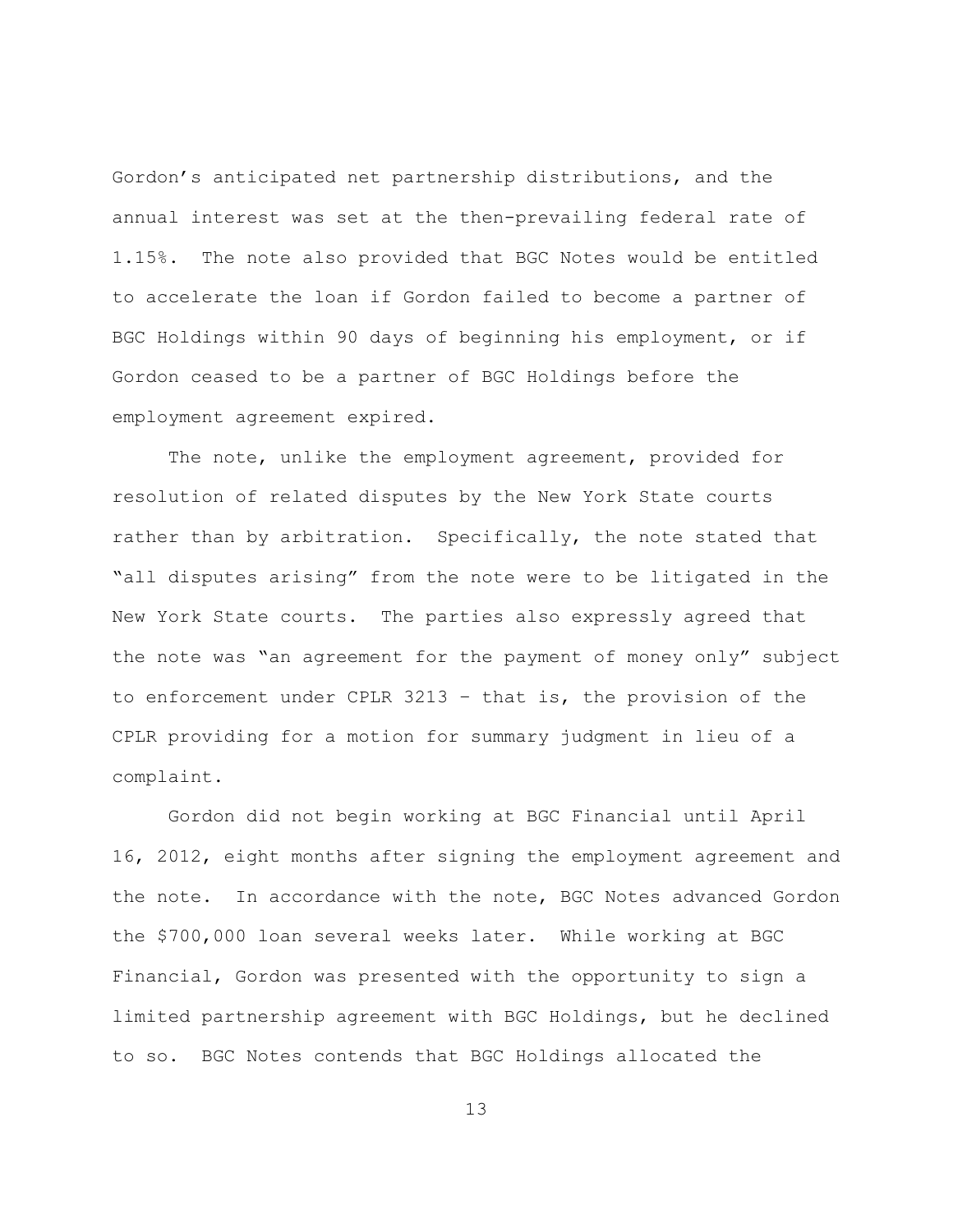partnership units to Gordon regardless of his failure to sign the partnership agreement because BGC Holdings anticipated that Gordon would sign the partnership agreement in the future.

In November of 2012, around six months after starting his employment with BGC Financial and nearly five years before the end of the term set forth in the employment agreement, Gordon resigned to join Credit Suisse, one of BGC Financial's largest customers. Gordon maintained that he had intended to work for BGC Financial for the full term of his employment agreement, but that he left because of certain disagreements between him and BGC Financial. For example, Gordon stated, BGC Financial had been unable to negotiate a timely buyout of his noncompetition agreement with his previous employer, thus costing Gordon approximately \$1 million. Gordon also contends that BGC Financial had not, as it had promised, fully reimbursed him for the costs and expenses incurred in negotiating and coming to a settlement with his former employer. Nonetheless, Gordon continued to refer business to BGC Financial during his one-anda-half-year employment with Credit Suisse, and claimed that those referrals resulted in at least \$1 million in commissions to BGC Financial.

Gordon apparently did not make any payments toward the note after he left BGC Financial. In June 2014, when the total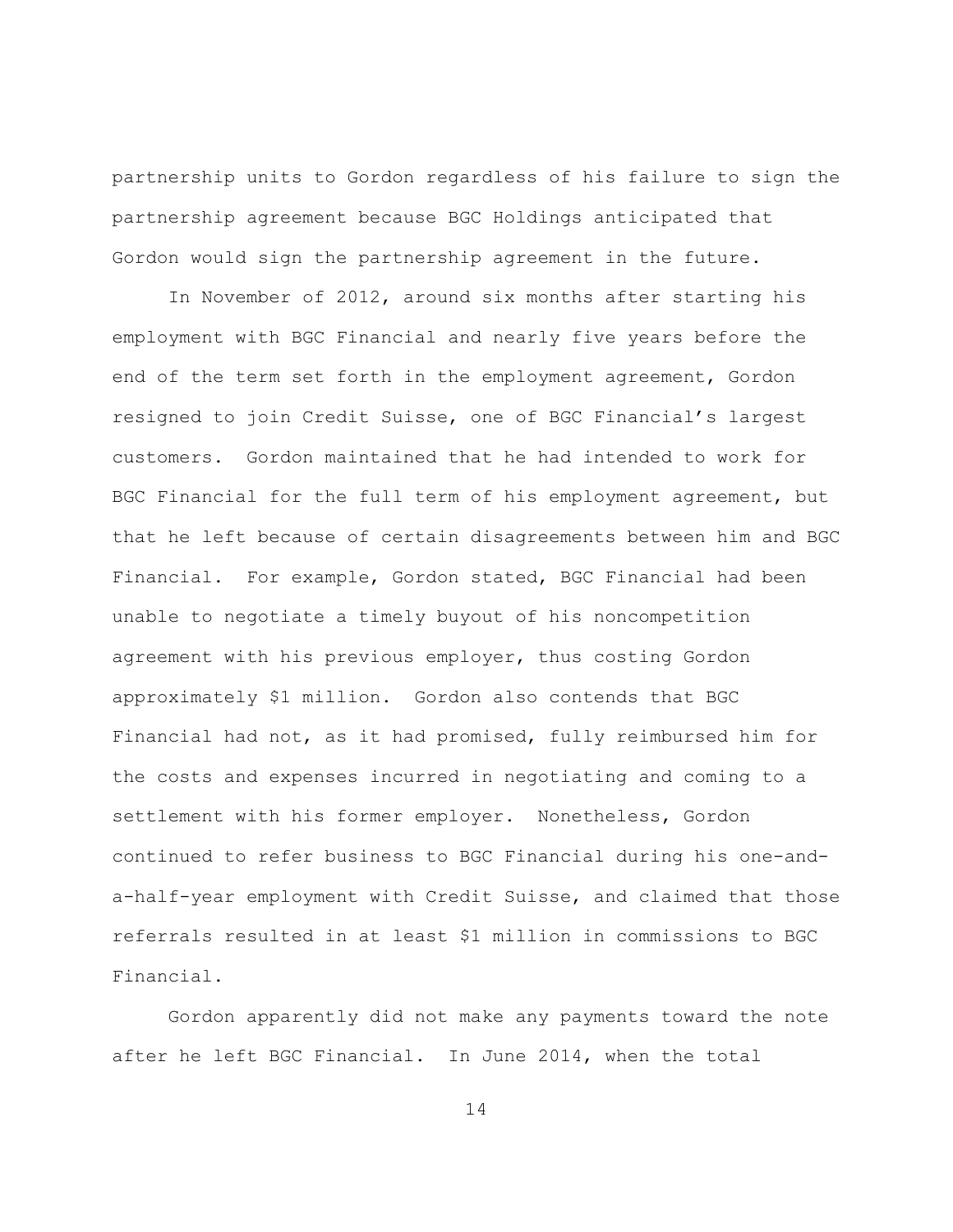outstanding balance on the note was \$704,063, BGC Notes commenced this action by way of summary judgment in lieu of a complaint under CPLR 3213, purportedly under the terms of the note (the BGC action). A month later, in July 2014, Gordon filed his own proceeding before FINRA against BGC Financial, BGC Notes, and others, seeking damages for, among other things, defamation and breach of his employment agreement. Further, Gordon moved in the BGC action to compel arbitration and for a stay of the BGC action pending a ruling in the FINRA arbitration.

The IAS court denied BGC Notes' motion for summary judgment. Additionally, the IAS court granted Gordon's motion for a stay of the BGC action and directed BGC Notes to arbitrate the note's enforcement as part of the FINRA arbitration. In so doing, the IAS court found that BGC Notes should be compelled to arbitrate because it had received "direct benefits" flowing from the employment agreement containing an arbitration clause.

The motion court correctly ordered BGC Notes to arbitrate its claims against Gordon in accordance with the terms of Gordon's employment agreement with BGC Financial. Although BGC Notes was not a signatory to the employment agreement, which is the document actually containing the arbitration provision, BGC Notes nonetheless received a "direct benefit" directly traceable to the employment agreement (*Life Tech. Corp. v AB Sciex Pte.*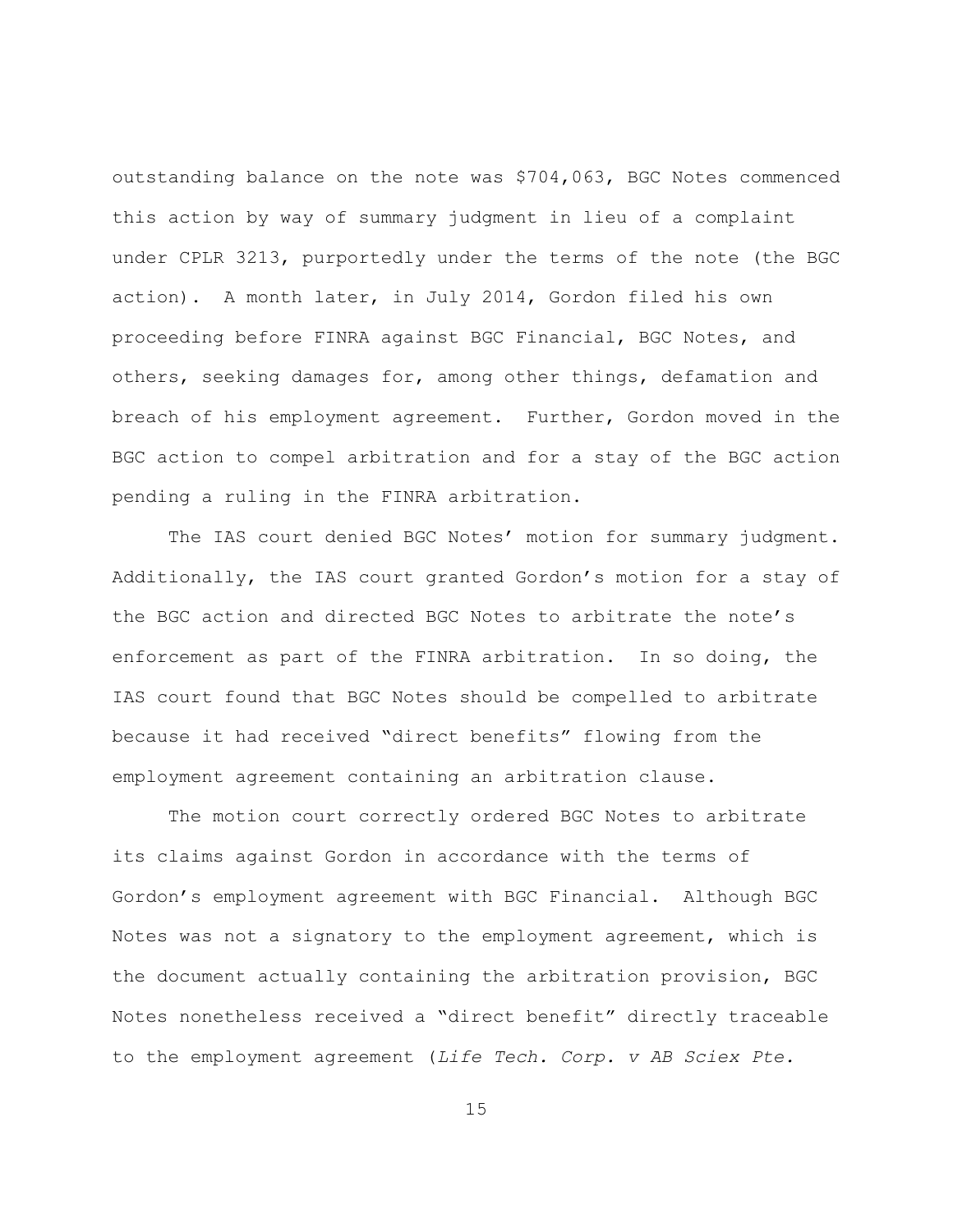*Ltd.*, 803 F Supp 2d 270, 275 [SD NY 2011]; *Matter of Belzberg v Verus Invs. Holdings Inc.*, 21 NY3d 626, 631 [2013]).

Specifically, section 3(d) of the employment agreement provides that BGC Financial would "cause" BGC Notes to make a loan to Gordon by way of the very note that BGC Notes sues upon in this action, and BGC Notes received all the benefits that an entity ordinarily receives upon the giving of a loan (*see Mark Ross & Co., Inc. v XE Capital Mgt., LLC*, 46 AD3d 296, 297 [1st Dept 2007]). Thus, BGC Notes derived benefits from the employment agreement, and BGC Notes' contention that section 3(d) conferred a benefit only to Gordon, and at most an "indirect" benefit to BGC Notes itself, belies the terms of the employment agreement (*Life Tech. Corp.*, 803 F Supp 2d at 276).

Likewise, we reject BGC Notes' argument that it cannot be compelled to arbitrate because it is not subject to FINRA's jurisdiction. FINRA routinely hears arbitrations brought by customers of securities firms that are not FINRA members, and FINRAs procedures permit nonmember parties to submit to FINRA arbitration even when they do not fall under FINRA's rules on mandatory arbitration. Moreover, BGC Notes may not do indirectly what it is forbidden to do directly – namely, divest an employee of his right under the FINRA Rules to arbitrate employment disputes. Here, Gordon entered into the note as part of his